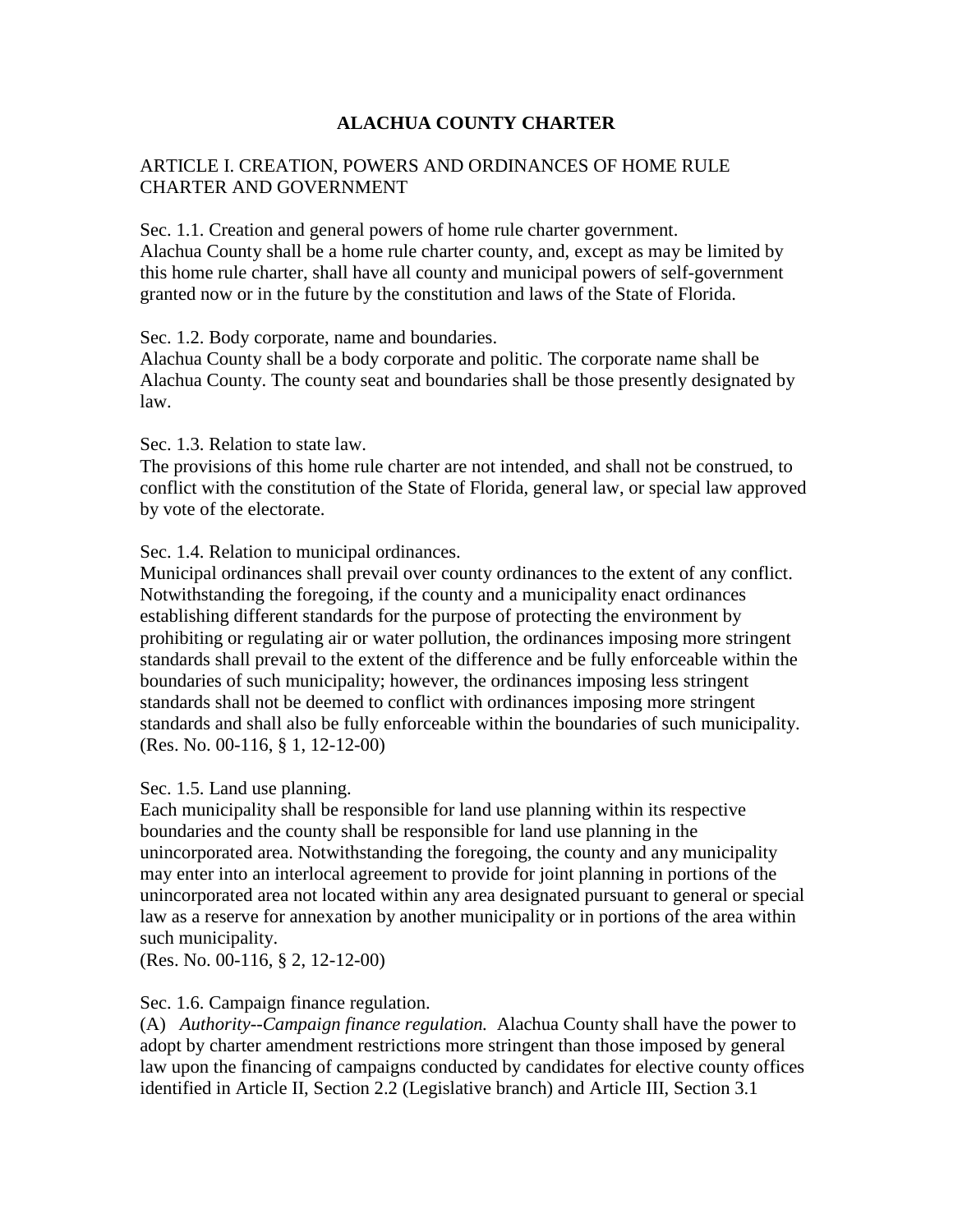(Elected county constitutional offices) of this home rule charter. These additional restrictions may apply to all aspects of campaign financing, including solicitations, contributions, expenditures, recordkeeping, reporting requirements, and noncriminal penalties for violation. The initial additional restrictions authorized by this section shall be proposed by amended amendment of this home rule charter at the general election held in either 2004 or 2006 and shall be adopted if approved by a majority of the electors of Alachua County voting on the amendment in that general election. All additional restrictions shall be proposed by amendment of this home rule charter at a subsequent general election and shall be adopted if approved by a majority of those electors of Alachua County voting on the amendment in that general election. Charter amendments adopted pursuant to the authority granted in this section shall not be preempted by general law unless the general law expressly supersedes all special acts authorizing county charter home rule power for campaign financing.

(B) *Applicability.* Candidates for elective county offices, as identified in Article II Section 2.2 and Article III Section 3.1 of this Home Rule Charter, shall adhere to the rules set forth in this section for financing campaigns.

(C) *Campaign Contribution Limitations.* Candidates shall not accept campaign contributions made by persons as defined in Section 106.011, Florida Statutes, political committees, and committees of continuous existence in an amount exceeding \$250.00 per election. This limitation does not apply to contributions from political parties.

(D) *Filing financial reports/time for accepting contributions.* Candidates shall adhere to the following requirements when accepting campaign contributions and filing financial reports:

(1) Candidates shall accept only those campaign contributions received on or before midnight on the seventh day prior to the date of the election.

(2) Candidates shall file their last period candidate treasurer reports with the Alachua County Supervisor of Elections by no later than 5:00 p.m. on the sixth day prior to the date of the election. This deadline may not be extended by use of a postmark or other courier receipt.

(3) Candidate treasurer reports shall be filed in electronic format no later than the due date for the paper original reports.

(4) When reporting their campaign contributions, candidates shall report the source of the contribution as being from those persons and entities described in Chapter 106, Florida Statutes; candidates shall also report the type of contributor and the cumulative total contribution amount from each contributor as of the date of the report.

(E) *Election.* For the purposes of this section, election means any primary election, special primary election, general election, or special election held in the county for the purpose of nominating or electing candidates to county elective offices.

(Res. No. 02-142, § 1, 12-10-02; Ord. No. 04-01, Exh. A, 1-27-04)

**Editor's note:** Two charter amendments amending section 1.6 were put before the voters by Ord. No. 04-01 and were approved by referendum on Nov. 2, 2004.

# **ARTICLE II. ORGANIZATION OF COUNTY GOVERNMENT**

**Sec. 2.1. Elected commission and appointed county manager form of government.**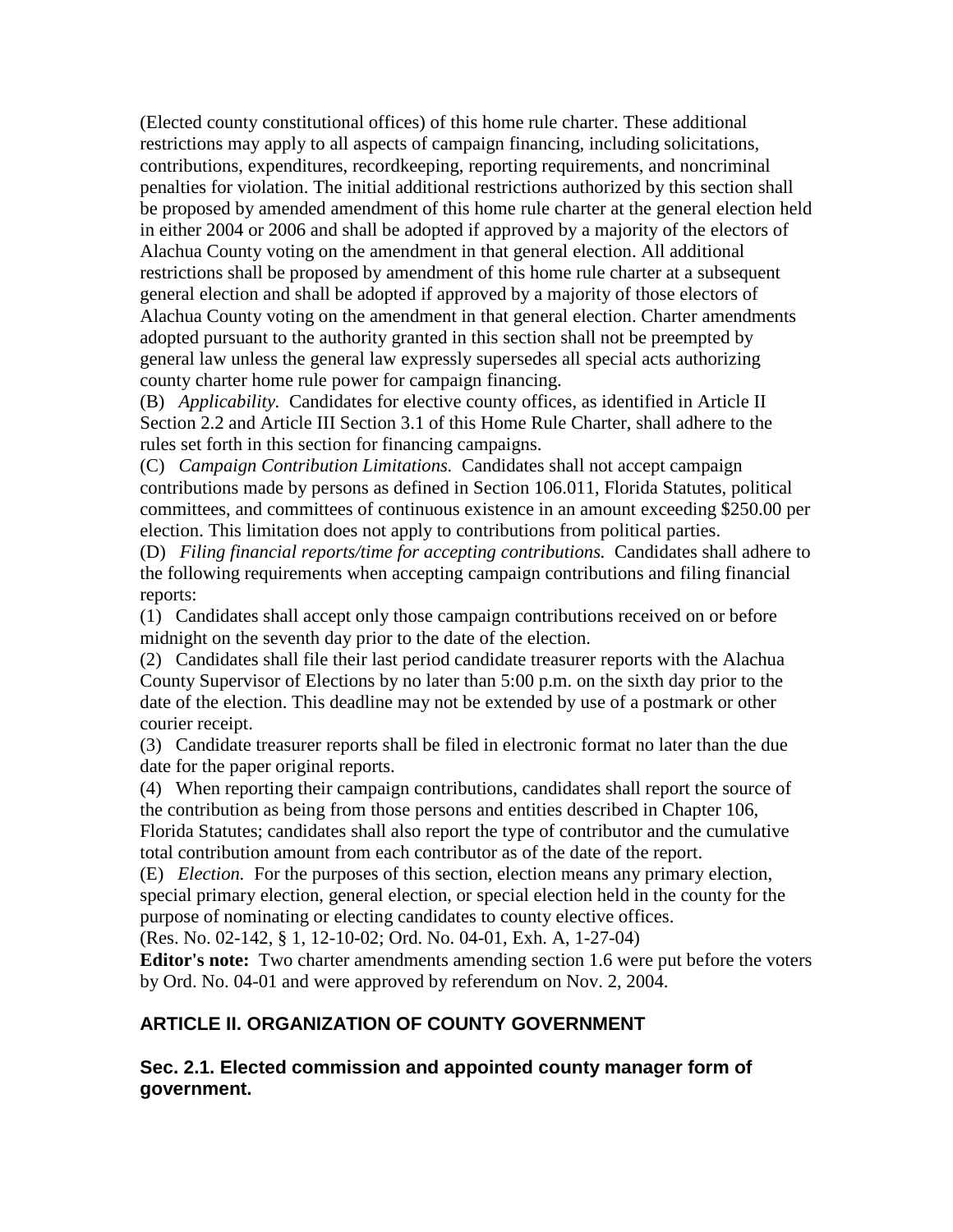Alachua County shall operate under an elected county commission and appointed county manager form of government with separation of legislative and executive functions in accordance with the provisions of this home rule charter. The legislative responsibilities and powers of the county shall be assigned to, and vested in, the board of county commissioners. The executive responsibilities and power of the county shall be assigned to and vested in the county manager, who shall carry out the directives and policies of the board of county commissioners and enforce all orders, resolutions, ordinances, and regulations of the board, the county charter, and all applicable general law, to assure that they are faithfully executed.

### **Sec. 2.2. Legislative branch.**

(A) *The county commission.* The governing body of the county shall be a board of county commissioners composed of five (5) members serving staggered terms of four (4) years. There shall be one (1) commissioner for each of the five (5) county commission districts established pursuant to general law and they shall be elected on a countywide basis by the electors of the county. Each candidate for the office of county commissioner shall reside within the district from which such candidate seeks election at the time of qualifying to run for that office, and during the term of office each commissioner shall reside in the district from which such commissioner ran for office, provided that any commissioner who is removed from a district by redistricting may continue to serve during the balance of the term of office.

(B) *Redistricting.* County commission district boundaries shall be changed only after notice and a public hearing as provided by general law.

(C) *Salaries and other compensation.* Salaries and other compensation of the county commissioners shall be set by county ordinance and shall be the same as those set by general law for the county commissioners of noncharter counties.

(D) *Authority.* The board of county commissioners shall exercise all legislative authority provided by this home rule charter in addition to all other powers and duties authorized by general law or special law approved by a vote of the electorate. Provided, the board of county commissioners shall not adopt any ordinance creating classifications based upon sexual orientation, sexual preference, or similar characteristics, except as necessary to conform county ordinances to federal or state law.

(E) *Administrative code.* The county commission shall adopt an administrative code in accordance with general law.

(1) The administrative code shall organize the administration of county government and set forth the duties and responsibilities and powers of all county officials and agencies.

(2) The administrative code shall not apply to the elected constitutional officers.

(F) *Vacancies.* A vacancy in the office of county commissioner shall be defined and filled as provided by general law.

(G) *Recall.* The members of the board of county commissioners shall be subject to recall as provided by general law.

(H) *Initiative.*

(1) The electors of Alachua County shall have the right to initiate county ordinances in order to establish new ordinances and to amend or repeal existing ordinances upon petition by a number of electors qualified to vote equal to seven (7) percent of their total number in the county as a whole in the last preceding general election.

(2) The sponsor of an initiative ordinance shall, prior to obtaining any signatures, submit the text of the proposed ordinance to the supervisor of elections, with the form on which signatures will be affixed, and shall obtain the approval of the supervisor of elections of such form. The style and requirements of such form shall be specified by ordinance. The beginning date of any petition drive shall commence upon the date of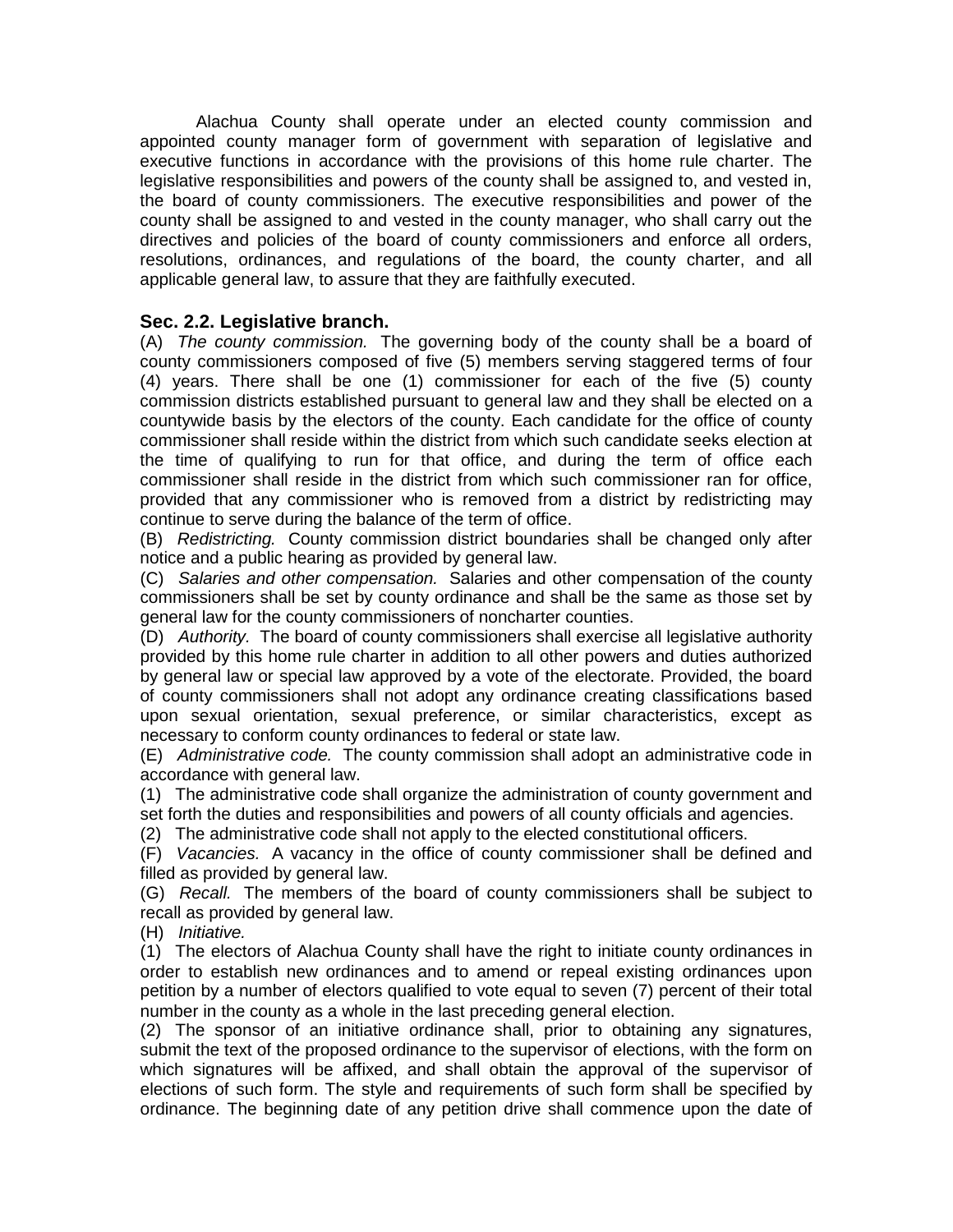approval by the supervisor of elections of the form on which signatures will be affixed, and said drive shall terminate one hundred eighty (180) days after that date. In the event sufficient signatures are not acquired during that one hundred eighty (180) day period, the petition initiative shall be rendered null and void and none of the signatures may be carried over onto another identical or similar petition. The sponsor shall submit signed and dated forms to the supervisor of elections and upon submission shall pay all fees as required by general law. The supervisor of elections shall within forty-five (45) days verify the signatures thereon.

(3) Within sixty (60) days after the requisite number of names have been verified by the supervisor of elections and reported to the county commission, the county commission shall notice and hold a public hearing on the proposed ordinance according to law and vote on it. If the county commission fails to adopt the proposed ordinance, it shall, by resolution, call a referendum on the question of the adoption of the proposed ordinance to be held at the next general election occurring at least forty-five (45) daysafter the adoption of such resolution. If the question of the adoption of the proposed ordinance is approved by a majority of those registered electors voting on the question, the proposed ordinance shall be declared by resolution of the county commission to be enacted and shall become effective on the date specified in the ordinance, or, if not so specified, on January 1 of the succeeding year. The county commission shall not amend or repeal an ordinance adopted by initiative for a period of one (1) yearafter the effective date of such ordinance.

(4) The right to initiate county ordinances shall not include ordinances establishing, amending or repealing the county budget, existing debt obligations, the comprehensive plan of the county, or the zoning or re-zoning of land.

(Amend. of 11-8-94)

**Editor's note:** A circuit court order issued Nov. 22, 1996 effectively declared the last sentence of subsection (D) above unconstitutional. The order was not appealed and consequently the county is enjoined from enforcing the provision.

## **Sec. 2.3. Executive branch.**

(A) *The county manager.*

(1) The county manager shall be appointed by and serve at the pleasure of the board of county commissioners. The county manager shall be the chief executive officer of the county and all executive responsibilities and power shall be assigned to and vested in the county manager. The county manager shall exercise all executive authority provided by this home rule charter in addition to all other powers and duties authorized by general or special law.

(2) The county manager shall be qualified by administrative and executive experience and ability to serve as the chief administrator of the county. [The] minimum qualifications for the county manager shall be established by county ordinance. The county manager shall be appointed by an affirmative vote of a majority of the membership of the board of county commissioners. The county manager may be removed at any time by an affirmative vote, upon notice, of not less than a majority of the membership of the board,after a hearing if such a hearing is requested by the county manager. The county manager need not be a resident of the county at the time of appointment, but during the tenure in office the county manager shall reside within the county.

(3) The compensation of the county manager shall be fixed by the board of county commissioners.

(4) The office of county manager shall be deemed vacant if the incumbent moves his residence from the county or is, by death, illness, or other casualty, unable to continue in office. A vacancy in the office shall be filled in the same manner as the original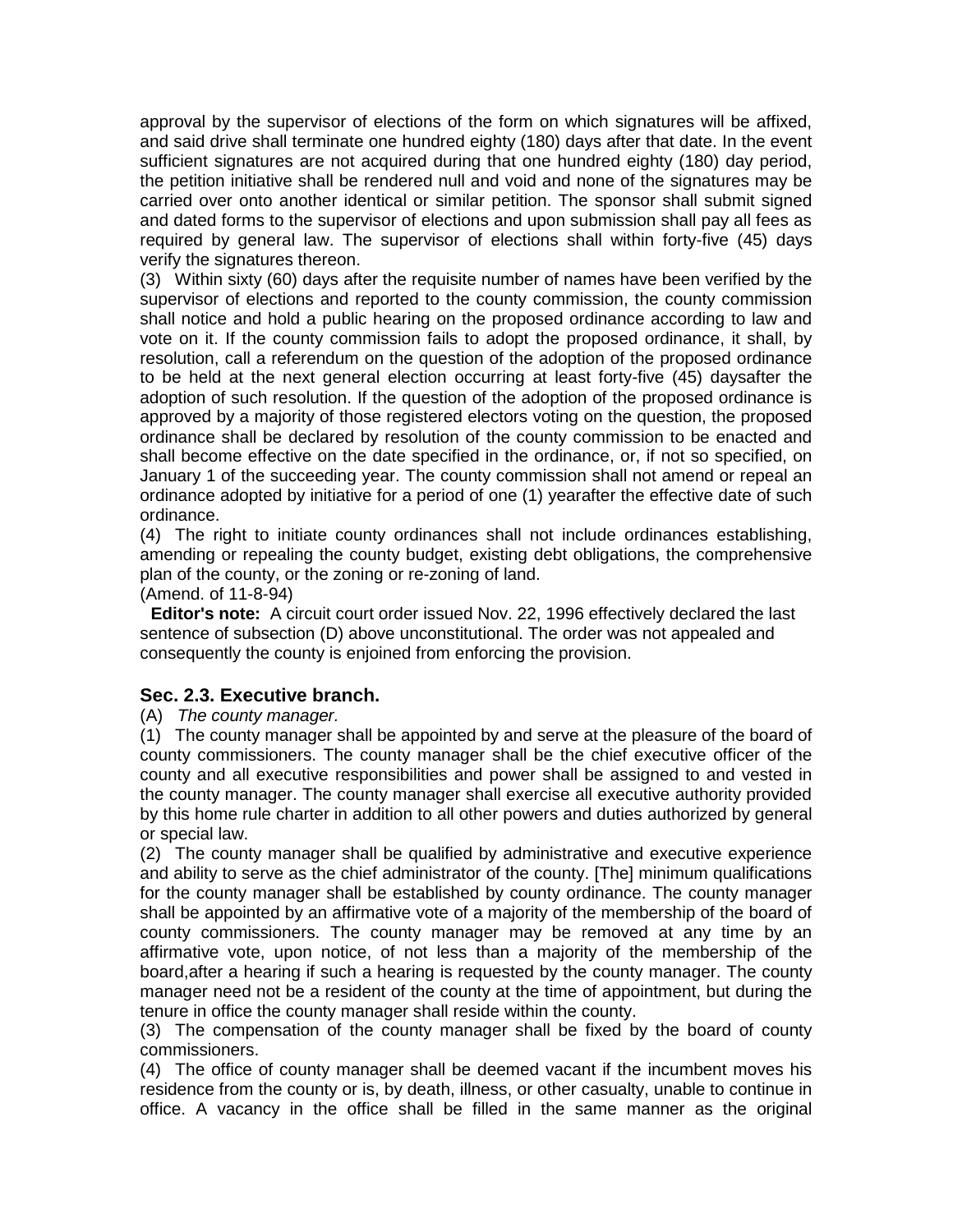appointment. The board of county commissioners may appoint an acting county manager in the case of vacancy or temporary absence or disability until a successor has been appointed and qualified or the county manager returns.

(B) *County department heads.*

(1) The county department heads, with the exception of the county attorney, shall be appointed by and shall be responsible to the county manager. The board of county commissioners shall by majority vote confirm the appointment of department heads.

(2) The county manager shall have the sole authority to suspend or discharge any department head with or without cause.

(C) *County attorney.* There shall be a county attorney selected by the board of county commissioners who shall serve at the pleasure of the board. The county attorney shall report directly to the board of county commissioners. The county attorney shall provide legal services to the board of county commissioners, county departments, and county boards and agencies as specified by county ordinance.

# **ARTICLE III. ELECTED COUNTY CONSTITUTIONAL OFFICES**

## **ARTICLE IV. HOME RULE CHARTER TRANSITION, AMENDMENTS, REVIEW, SEVERANCE, EFFECTIVE DATE**

#### **Sec. 4.1. Home rule charter transition.**

(A) *General provisions.* Unless expressly provided otherwise in this home rule charter, the adoption of this charter shall not affect any existing contracts or obligations of Alachua County; the validity of any of its laws, ordinances, regulations, and resolutions; or the term of office of any elected county officer, whose term shall continue as if this charter had not been adopted.

(B) *Initial county commissioners.* The persons comprising the Alachua County board of county commissioners on the effective date of this charter shall become the initial members of the board of county commissioners of the charter government and shall perform the functions thereof until the normal expiration of their terms or until the election and qualification of their successors as provided by law.

(C) *Outstanding bonds.* All outstanding bonds, revenue certificates, and other financial obligations of the county outstanding on the effective date of this charter shall be obligations of the charter government. All actions taken by the former government relating to the issuance of such obligations are hereby ratified and confirmed. Payment of such obligations and the interest thereon shall be made solely from and charged solely against funds derived from the same sources from which such payment would have been made had this charter not taken effect.

(D) *Employees continuation.* All employees of the former county government shall on the effective date of this charter become employees of the county government created by this charter. All existing wages, benefits, collective bargaining certifications and agreements, and conditions of employment shall continue, until modified by lawful action of the county commission or joint agreement of the county commission and the appropriate bargaining agent when a collective bargaining agreement exists and controls.

### **Sec. 4.2. Home rule charter amendments.**

(A) *Amendments proposed by petition.*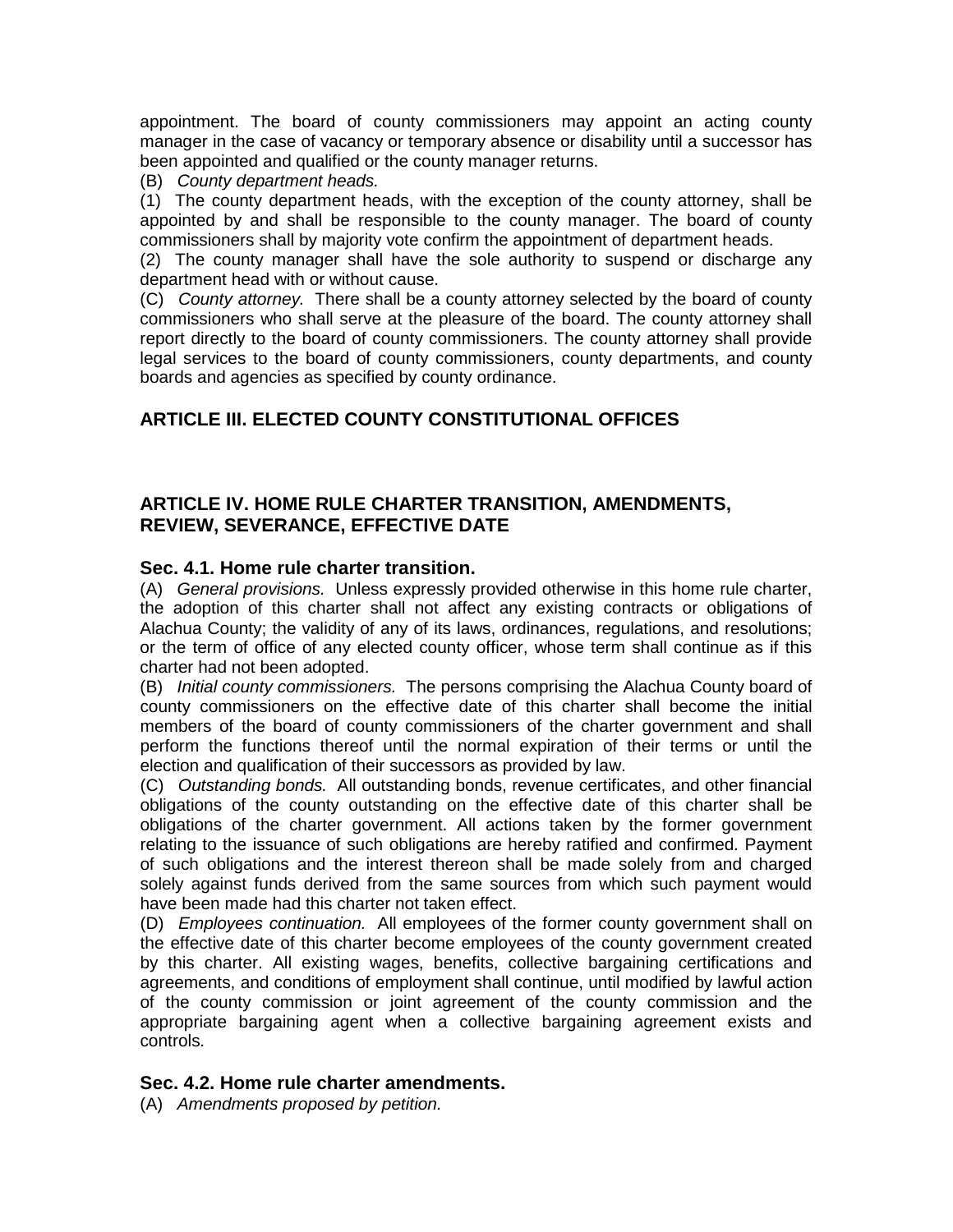(1) Amendments to the home rule charter may be proposed by petition signed by a number of electors equal to at least ten (10) percent of the number of electors qualified to vote in the county as a whole in the last preceding general election. Each such proposed amendment shall embrace but one (1) subject and matter directly connected therewith. Each charter amendment proposed by petition shall be placed on the ballot by resolution of the board of county commissioners for the general election occurring in excessof ninety (90) days from the certification by the supervisor of elections that the requisite number of signatures has been verified.

(2) The sponsor of a petition amendment shall, prior to obtaining any signatures, submit the text of the proposed amendment to the supervisor of elections, with the form on which the signatures will be affixed, and shall obtain the approval of the supervisor of elections of such form. The style and requirements of such form shall be specified by ordinance. The beginning date of any petition drive shall commence upon the date of approval by the supervisor of elections of the form on which signatures will be affixed, and said drive shall terminate one hundred eighty (180) days after the date. In the event sufficient signatures are not acquired during that one hundred eighty (180) day period, the petition initiative shall be rendered null and void and none of the signatures may be carried over onto another identical or similar petition. The sponsor shall submit signed and dated forms to the supervisor of elections and upon submission pay all fees as required by general law. The supervisor of elections shall within forty-five (45) days verify the signatures thereon.

(3) If approved by a majority of those electors voting on the amendment at the general election, the amendment shall become effective on the date specified in the amendment, or, if not so specified, on January 1 of the succeeding year.

(B) *Amendments and revisions by charter review commission.*

(1) A charter review commission consisting of not less than eleven (11) nor more than fifteen (15) electors of the county shall be appointed by the board of county commissioners at least twelve (12) months but not more than eighteen (18) months before the general election occurring in 1990 and at least twelve (12) months but not more than eighteen (18) months before the general election occurring every ten (10) years thereafter, to review the home rule charter and propose any amendments or revisions which may be advisable for placement on the general election ballot. No member of the state legislature or the board of county commissioners shall be a member of the charter review commission. Vacancies shall be filled within thirty (30) days in the same manner as the original appointments.

(2) The charter review commission shall meet for the purpose of organization within thirty (30) days after the appointments have been made. The charter review commission shall elect a chairman and vice chairman from among its membership. Further meetings of the commission shall be held upon the call of the chairman or a majority of the members of the commission. All meetings shall be open to the public. A majority of the members of the charter review commission shall constitute a quorum. The commission may adopt such other rules for its operations and proceedings as it deems desirable. Members of the commission shall receive no compensation but shall be reimbursed for necessary expenses pursuant to law.

(3) Expenses of the charter review commission shall be verified by a majority vote of the commission and forwarded to the board of county commissioners for payment from the general fund of the county. The charter review commission may employ a staff, consult and retain experts, and purchase, lease, or otherwise provide for such supplies, materials, equipment and facilities as it deems necessary and desirable.

(4) The charter review commission shall hold at least three (3) public hearings at intervals of not less than ten (10) days nor more than twenty (20) days on any proposed